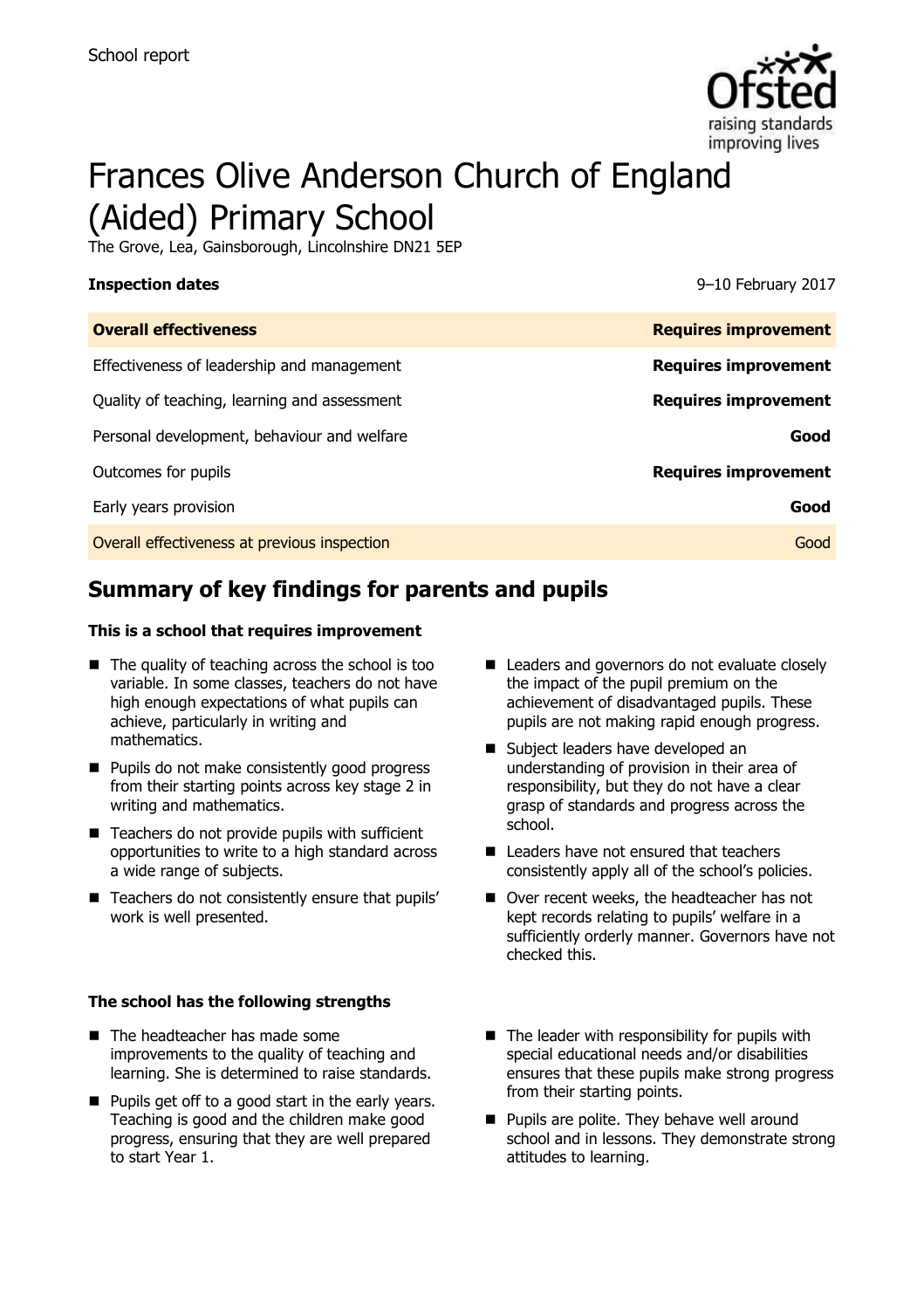

# **Full report**

### **What does the school need to do to improve further?**

- Improve the quality of leadership, including governance by:
	- immediately improving some aspects of the administration of safeguarding so that these arrangements are as high in quality as the culture of safeguarding found throughout the school
	- ensuring that governors unswervingly ask highly pertinent questions to hold leaders to account for all aspects of their work
	- sharpening subject leaders' monitoring so that it takes account of the progress pupils are making
	- keeping a closer check on the allocation of pupil premium funding so that it accelerates the progress of the pupils it supports.
- Improve the quality of teaching, learning and assessment to accelerate the progress pupils make across key stage 2 by ensuring that:
	- teachers have consistently high expectations of what all pupils can achieve, and intervene quickly when pupils are ready to move on to work that is more difficult
	- teachers provide sufficient opportunities for pupils to write at length across a range of subjects to the same standard as they do in their English lessons
	- teachers provide work that is just right for the most able pupils, particularly in writing and mathematics, so that those who are capable of achieving a greater depth of understanding are enabled to do so
	- teachers insist on the highest levels of presentation in pupils' work
	- staff have opportunities to learn from the best practices observed in several classes across the school
	- all staff adhere to school policies diligently.

An external review of the school's use of the pupil premium should be undertaken in order to assess how this aspect of leadership and management may be improved.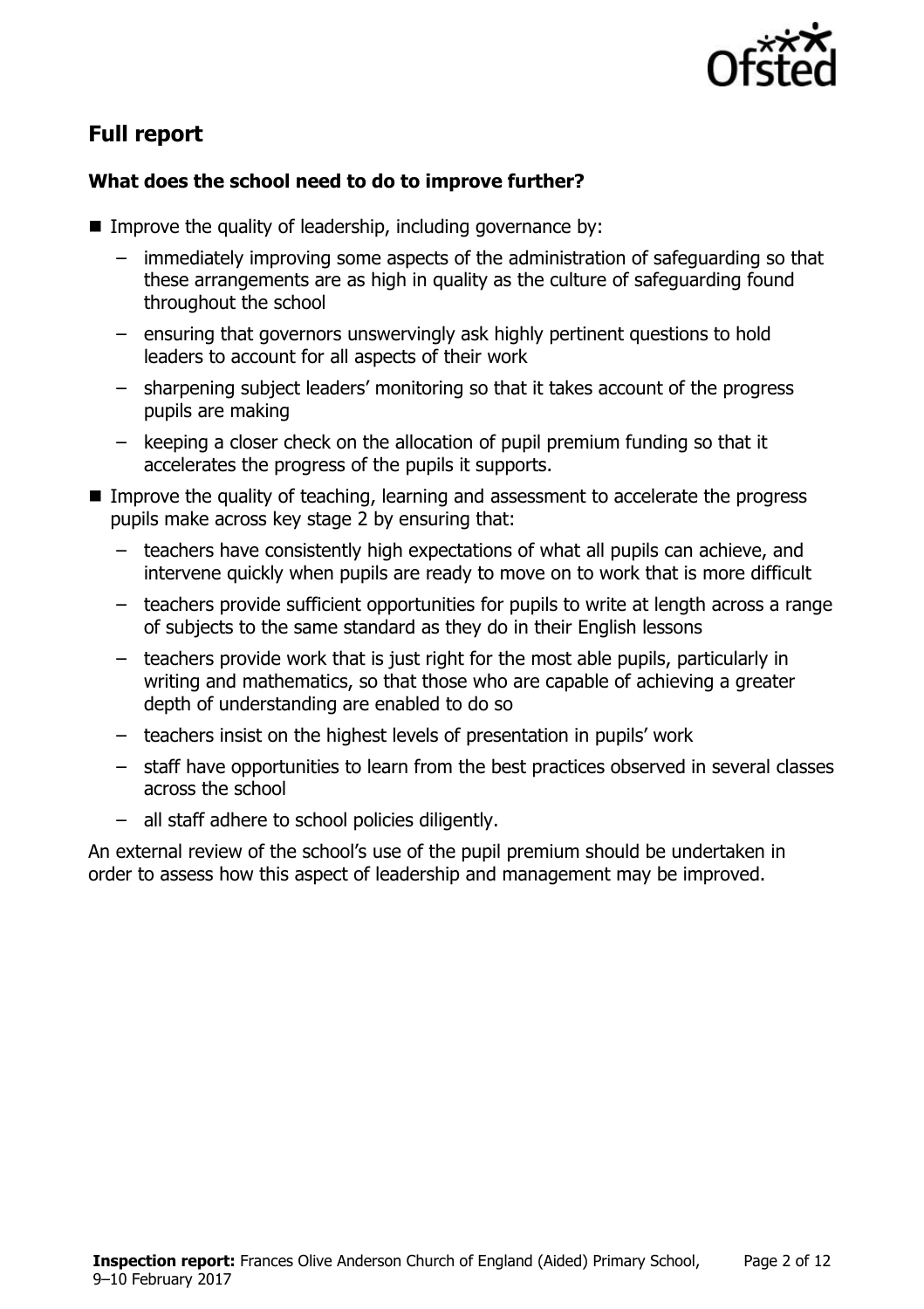

# **Inspection judgements**

### **Effectiveness of leadership and management Requires improvement**

- The headteacher has implemented several strategies to improve the quality of teaching, learning and assessment since she took up her post. Leaders have not checked thoroughly enough that teachers are consistently applying these strategies and so standards have not risen as rapidly as they should.
- The headteacher has made sure that leaders with responsibility for subject areas, including English and mathematics, have enough time to monitor the provision in their subjects. These leaders have a clear understanding of the provision across the school, but they do not have a clear view of the impact that the new strategies are making on standards.
- Leaders have not made effective use of the pupil premium funding. Until the arrival of the current headteacher, much of the funding went unspent. The headteacher has addressed this. She makes sure that the money is spent on the pupils who should benefit from it. Leaders and governors, however, are not evaluating in enough detail the impact that these funds have on raisings standards, including for the most able pupils.
- The curriculum is broad and balanced. Each topic begins with a 'wow' day to capture pupils' interests. For example, pupils arrived at school one day to find a giant 'dinosaur egg' on the playground. During the inspection, the fire service was safely setting fire to models of Tudor houses that pupils had made as part of the 'Great Fire of London' topic.
- Leaders make sure that pupils learn about different religions and cultures from around the world, for example through an African Art day. The school has forged very close links with a school in Lebanon. Pupils exchange work with children who attend a school in Beirut. This has included older pupils completing a joint project about human rights. The school has twice been shortlisted by a national newspaper for their 'International School' award. Pupils who spoke with an inspector are very proud of this link.
- Teachers make good use of homework to extend pupils' learning. Teachers provide pupils with a choice of activities to carry out at home. During the inspection, the headteacher led an assembly which showcased some pupils' homework. For example, one pupil had made bread from a Viking recipe and another had built a model of the solar system.
- The headteacher uses performance management effectively. Targets set for teachers reflect the school's priorities. Governors are not afraid to withhold a pay rise if they believe it is not deserved.
- The additional government funding for primary sport enables teachers to receive training to teach PE more effectively and to provide additional sporting opportunities for pupils. Pupils say that they are proud to represent the school at sporting events, such as cross country, football tournaments and swimming galas.
- The leader with responsibility for pupils who have special educational needs and/or disabilities is scrupulous in his analysis of the interventions these pupils receive. He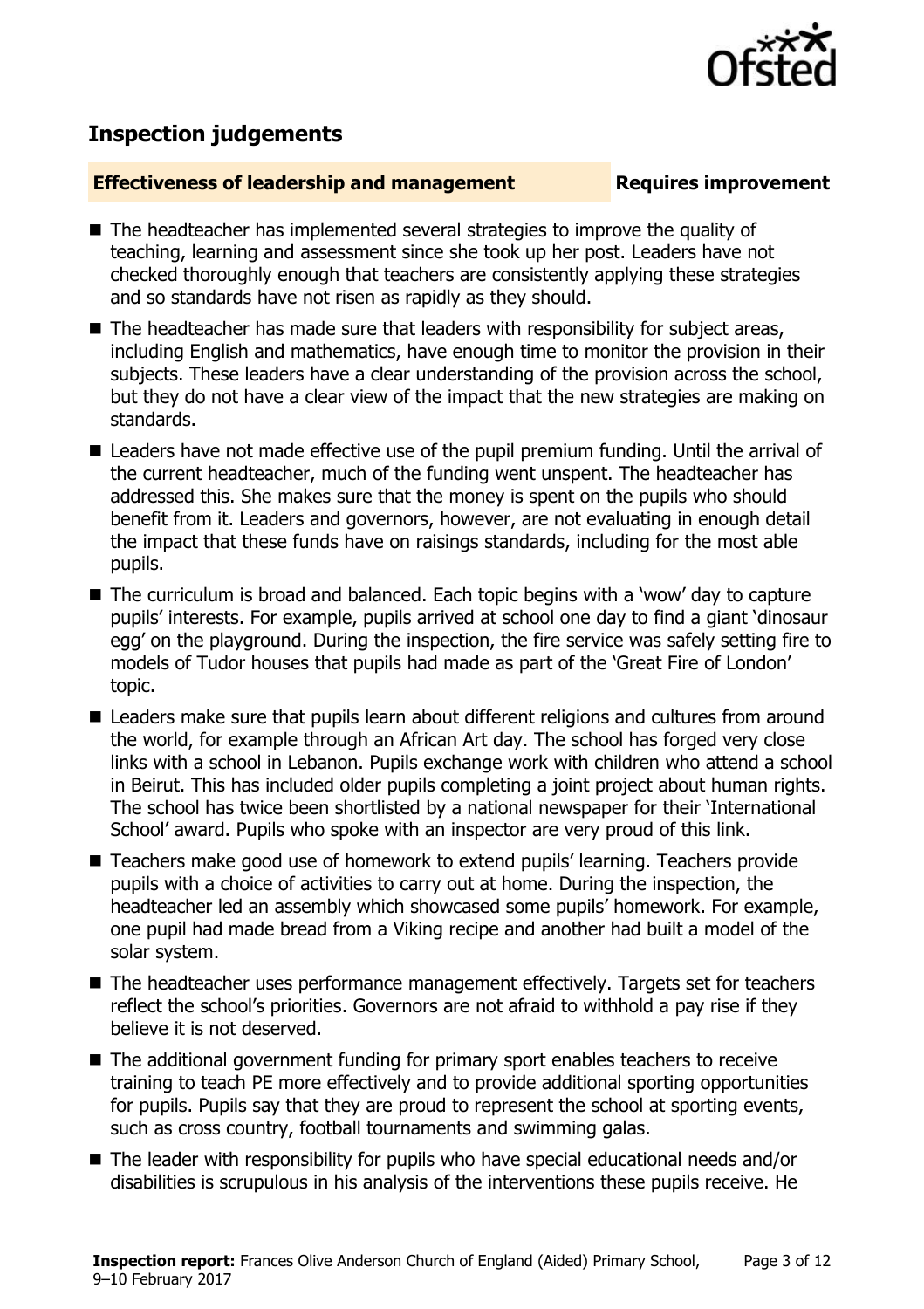

checks very carefully which support is raising standards. Currently, pupils who have special educational needs and/or disabilities are making good progress from their starting points.

- The local authority and school leaders have brokered support from a local headteacher and a mathematics consultant. This has provided effective support for the headteacher and leaders to begin to improve the quality of teaching, learning and assessment.
- Leaders promote British values alongside the school's values, linking them closely to assembly themes. Pupils can vote for their peers to represent them on the school council. Some pupils recently entered into a debate with the headteacher about 'tolerance' and agreed that they preferred 'acceptance' as a value.

### **Governance of the school**

- Since the arrival of the current headteacher, governors have a more accurate view of the strengths and areas for improvement in the school. Many governors visit school to speak with pupils and look at their work. Minutes of governors' meetings show that they are beginning to ask more challenging questions. However, this key aspect of their role in holding leaders to account is not fully established.
- Governors are very committed. They have a broad range of skills and experiences to offer the leadership. They receive detailed reports from leaders about provision
- Governors have taken advantage of training to allow them to undertake their strategic roles effectively, for example training related to safeguarding and to understanding school performance data.

### **Safeguarding**

- $\blacksquare$  The arrangements for safeguarding are effective.
- Over recent months, the headteacher has not ensured that the records she keeps relating to initial welfare have been methodically kept. Before the end of the inspection, the headteacher, alongside the governor with responsibility for safeguarding, had drawn up a plan to remedy this without delay. In cases where pupils have been receiving external support, records have been more thoroughly kept.
- There is a culture of safeguarding throughout the school. Leaders have provided staff with the most up-to-date training. Staff know the signs to look for and how to raise a concern if one should arise. All the appropriate vetting checks take place before an adult starts working at the school.
- Parents who spoke with inspectors are confident that their children are safe in school. They all said that they would feel able to speak with a member of staff if they had any concerns.
- **Pupils say they are safe in school. The pupils who spoke with an inspector explained** that they are taught how to keep themselves safe, such as when they cycle on the roads or when they use modern technology. They said that if they had any worries they could speak with a trusted adult, who would help them.
- At playtime and lunchtime, leaders have ensured that there is an appropriate level of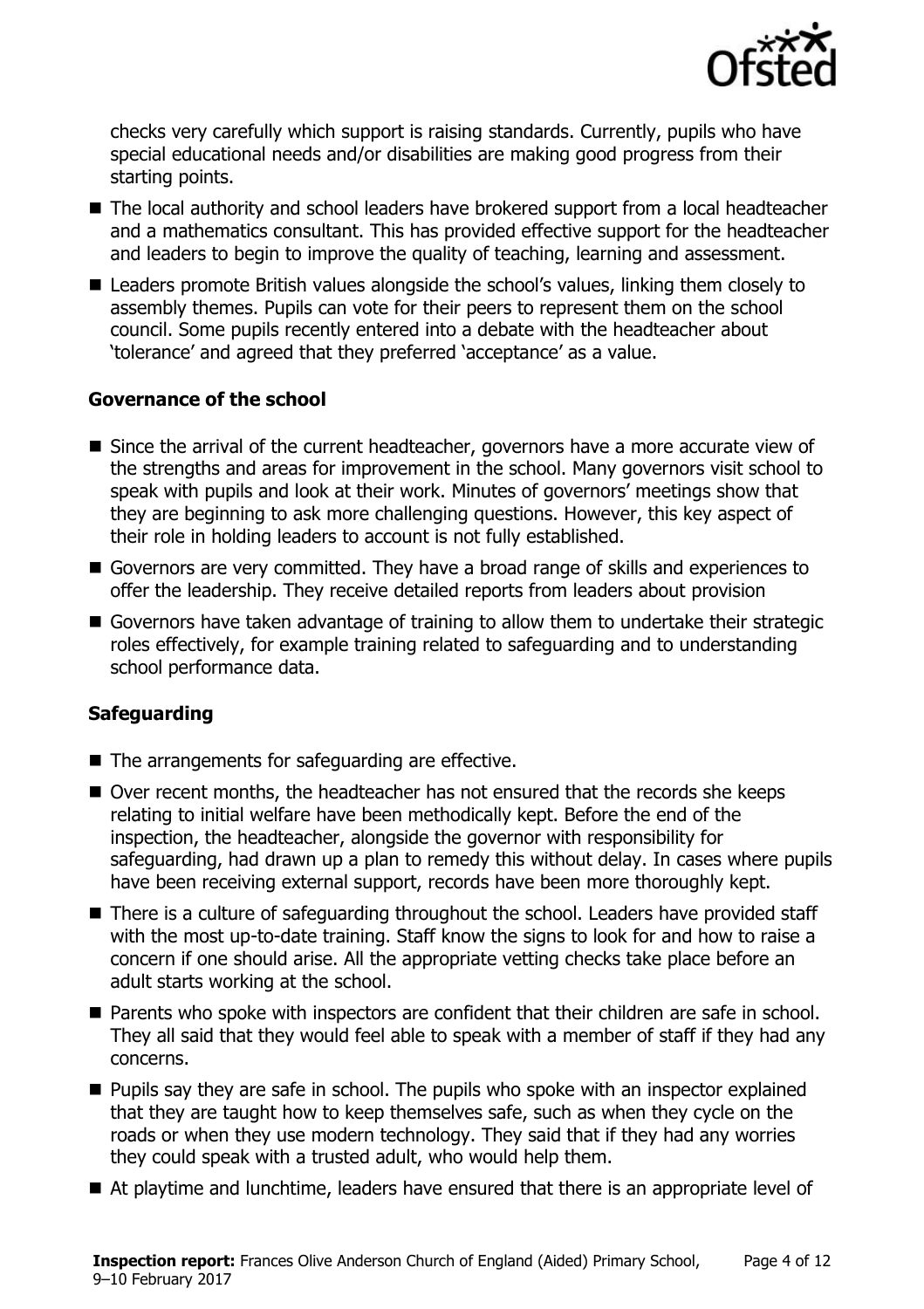

supervision. First aid is readily available for any pupil who has a minor accident.

### **Quality of teaching, learning and assessment Requires improvement**

- The headteacher, supported by external consultants, has improved several aspects of the quality of teaching, learning and assessment since she took up her post. However, it requires improvement because the quality remains too variable across the school.
- Time is not well used in some lessons. Occasionally teachers continue with explanations or give additional examples when pupils are ready to tackle the work for themselves. When this happens, pupils begin to lose interest and become frustrated because they are keen to get on with the work that they are set.
- Teachers do not reliably plan learning that will challenge the most able pupils. They do not intervene quickly when these pupils are ready to move on to more difficult work, particularly in mathematics. This results in slow progress.
- Several exercise books show that teachers are not closely following the school's policies, for example the policies relating to presentation of pupils' work and to feedback from teachers. Teachers, particularly in key stage 2 classes, do not insist that pupils set their work out as neatly as they could. Nor do they establish that the feedback they provide to pupils leads to improvement. Occasionally, pupils repeat mistakes because they know that their teachers will not check.
- Books also show that teachers provide pupils with few opportunities to write across a range of subjects. When they do, teachers do not insist that pupils apply well the skills of grammar, punctuation and spelling that they have learned in English lessons.
- Where the quality of teaching is stronger, teachers use their good subject knowledge to explain new ideas clearly. They ask well-considered questions to check that pupils understand concepts thoroughly and provide work that builds upon what pupils already know and can do. Teachers and teaching assistants intervene effectively when they notice that pupils need additional support or if they are ready to move on to a more difficult task. When this happens, pupils make good progress.
- Teaching assistants provide useful support to pupils who have special educational needs and/or disabilities to allow them to access the learning at a level that is just right for them.

### **Personal development, behaviour and welfare Good**

### **Personal development and welfare**

- The school's work to promote pupils' personal development and welfare is good.
- **Pupils are confident and articulate. They are keen learners and enjoy talking about** their lessons. Almost all pupils take pride in their work.
- **Pupils say that bullying and name-calling are rare events. They say that they would tell** an adult in school if it did occur, safe in the knowledge that the adult would deal with it for them.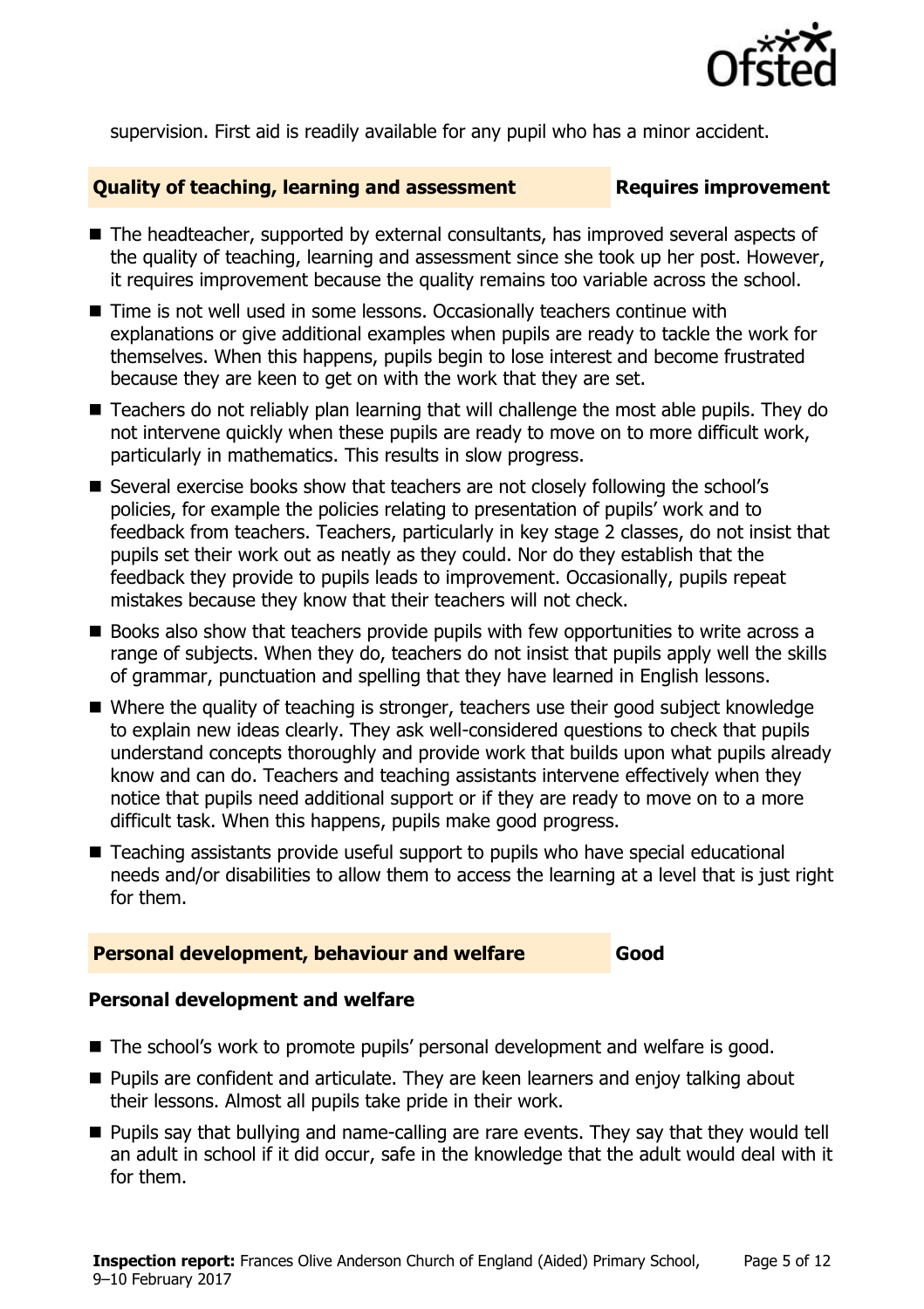

- Relationships between staff and pupils are positive. In lessons, pupils cooperate and listen courteously to staff and to each other's ideas and suggestions.
- Leaders promote pupils' spiritual, moral, social and cultural development well. They ensure that pupils learn about a range of different cultures and religions. Pupils speak with respect about people who have beliefs or lifestyles that are different to their own.
- **Pupils enjoy taking responsibility for tasks that need to be completed around school.** Some pupils take care of the school fish, or set the hall up in readiness for assembly. Others deliver fruit or registers to classrooms and some are monitors for the team points that their classmates earn. Pupils recognise that taking responsibility is preparing them well for being independent adults.

### **Behaviour**

- The behaviour of pupils is good. Leaders have instigated a system to reward good behaviour that is clearly understood by pupils and reliably applied by staff.
- **Pupils are attentive in lessons, only occasionally becoming quietly distracted when** teachers do not move the learning on quickly enough to retain their interest.
- In lessons, around school and on the playground, pupils behave well. They are polite towards each other, staff and visitors. The school is a calm and purposeful place in which to learn.
- **Pupils' levels of attendance have been above the national average for primary schools** for three years, indicating that pupils enjoy coming to school.

### **Outcomes for pupils Requires improvement**

- By the end of 2016, the proportion of pupils in Year 6 who achieved the expected standard in reading, writing and mathematics fell short of the national average. Additionally, pupils' progress in writing and mathematics, by the end of key stage 2, was well below that seen nationally, indicating that not all pupils were well prepared for secondary school.
- By the end of Year 6 in 2016, disadvantaged pupils had made slow progress compared with other pupils nationally in writing and mathematics. Until the arrival of the current headteacher, leaders had not made effective use of the pupil premium funding to ensure that the progress of disadvantaged pupils was accelerated. The difference between these pupils and their peers was not diminished.
- School assessment information shows that while some current pupils are making good progress, this is not consistently the case across the school. This is because teachers, particularly in key stage 2, do not have high enough expectations of what pupils can achieve.
- Since the current headteacher took up her post, the progress that pupils make across key stage 2 in reading has improved. It is now average compared to other schools. Similarly, there has been an improvement in the proportion of pupils achieving the expected standard at the Year 1 phonics screening check. In 2016, almost every child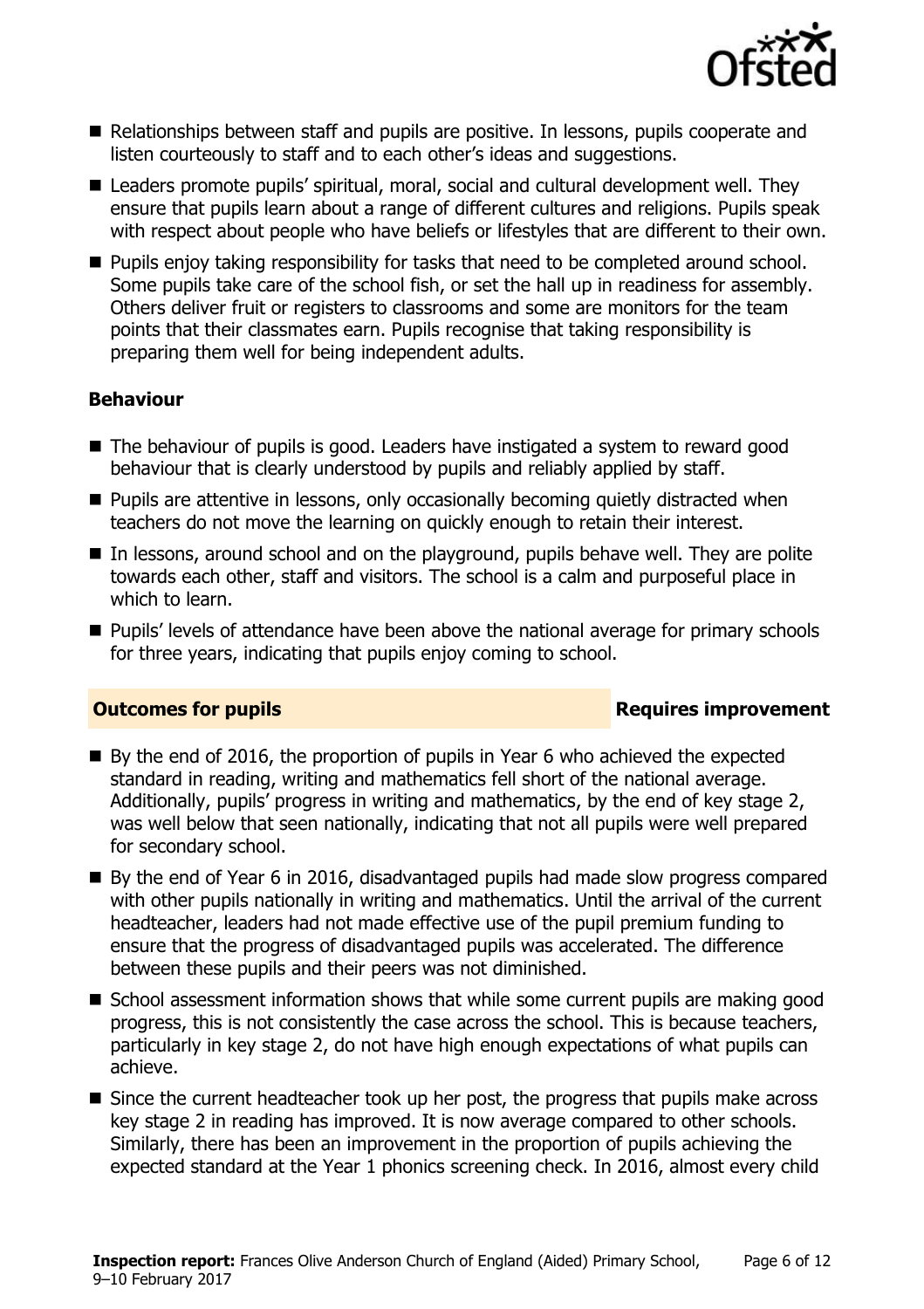

achieved this milestone.

- Pupils with special educational needs and/or disabilities currently make good progress from their starting points. The leader responsible for their progress checks very closely that the support they receive is having a positive impact.
- By the end of Year 2, in 2016, the proportion of pupils attaining the expected standard in each of reading, writing and mathematics was above that seen nationally. The proportion reaching a greater depth of understanding was broadly in line with the national average in writing and mathematics and just above average in reading.
- In 2016, the proportion of pupils in Year 6 who achieved the expected standard in spelling, punctuation and grammar was just above that seen nationally.

### **Early years provision Good**

- The teaching in the early years is good. Teachers plan learning that links well together so that learning makes sense for children. For example, during the topic of 'transport' children were rolling toy vehicles down ramps and marking how far they travelled. In a PE lesson, children were moving around the wooden hall floor as if it were a pirate ship.
- Both the indoor and outdoor learning environments are bright, welcoming and full of activities that promote learning for young children. Occasionally, the teacher has to remind the children more than once about the expectations for good behaviour. However, children generally behave well and share equipment and toys sensibly as they play and learn alongside each other.
- The headteacher leads the early years well. She has made sure that teaching assistants have time to plan and prepare with the teacher. This means that learning gets off to a quick start every day because the staff understand their roles in promoting learning for the children. Teaching assistants have received appropriate training to enable them to assess the progress that children are making. This information helps the teacher to plan learning that matches the children's next steps well.
- Staff develop children's independence, encouraging them to tidy up and have a go for themselves. Teachers gently encourage and guide children with their learning, avoiding interfering, but allowing children to find out things for themselves. Similarly, during the flurry of snow that occurred during the inspection, staff encouraged children to put their own wellingtons on before going outdoors.
- The teacher has forged effective links with the parents. Parents can inform the teacher of 'wow' moments that celebrate their children's achievements at home. The teacher invites parents into school, for example to attend reading workshops, so they can find out about teaching in school and how to help their child at home.
- The teacher has also forged strong links with the pre-school settings locally. There is a nursery on site. The teacher has closer links with this nursery than other pre-school settings, but she visits all the settings to find out about the children that will be starting school. This, along with opportunities for children to visit the Reception class before they start school, helps the children to settle quickly into school life.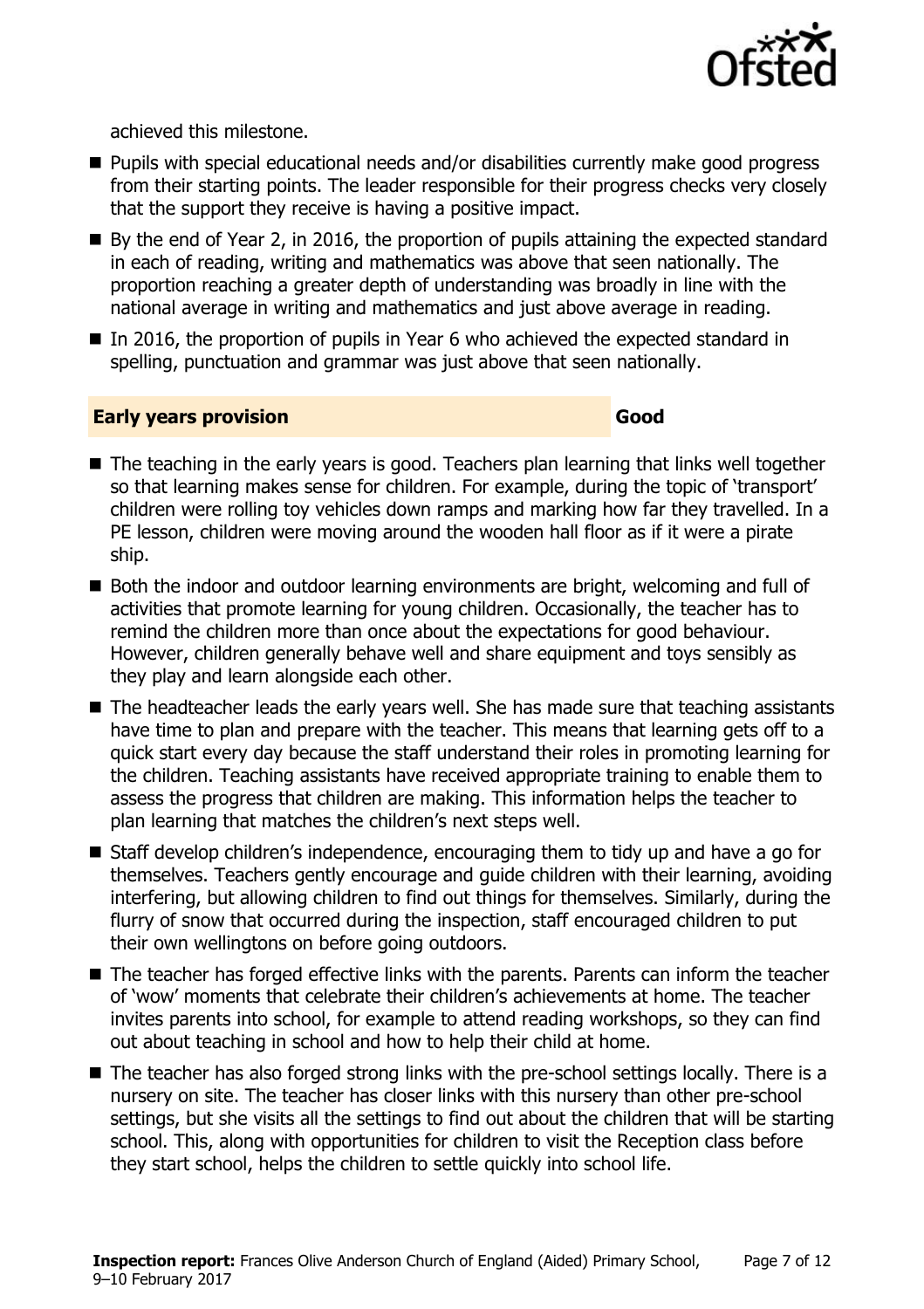

Most children start in the Reception class with skills, knowledge and understanding that are typical for their age. The proportion of disadvantaged pupils in the early years is too low to report on their progress separately. Good-quality teaching means that by the end of the early years, the proportion of children achieving a good level of development has increased year on year for three years. It is above the national average and the children are well placed to begin Year 1.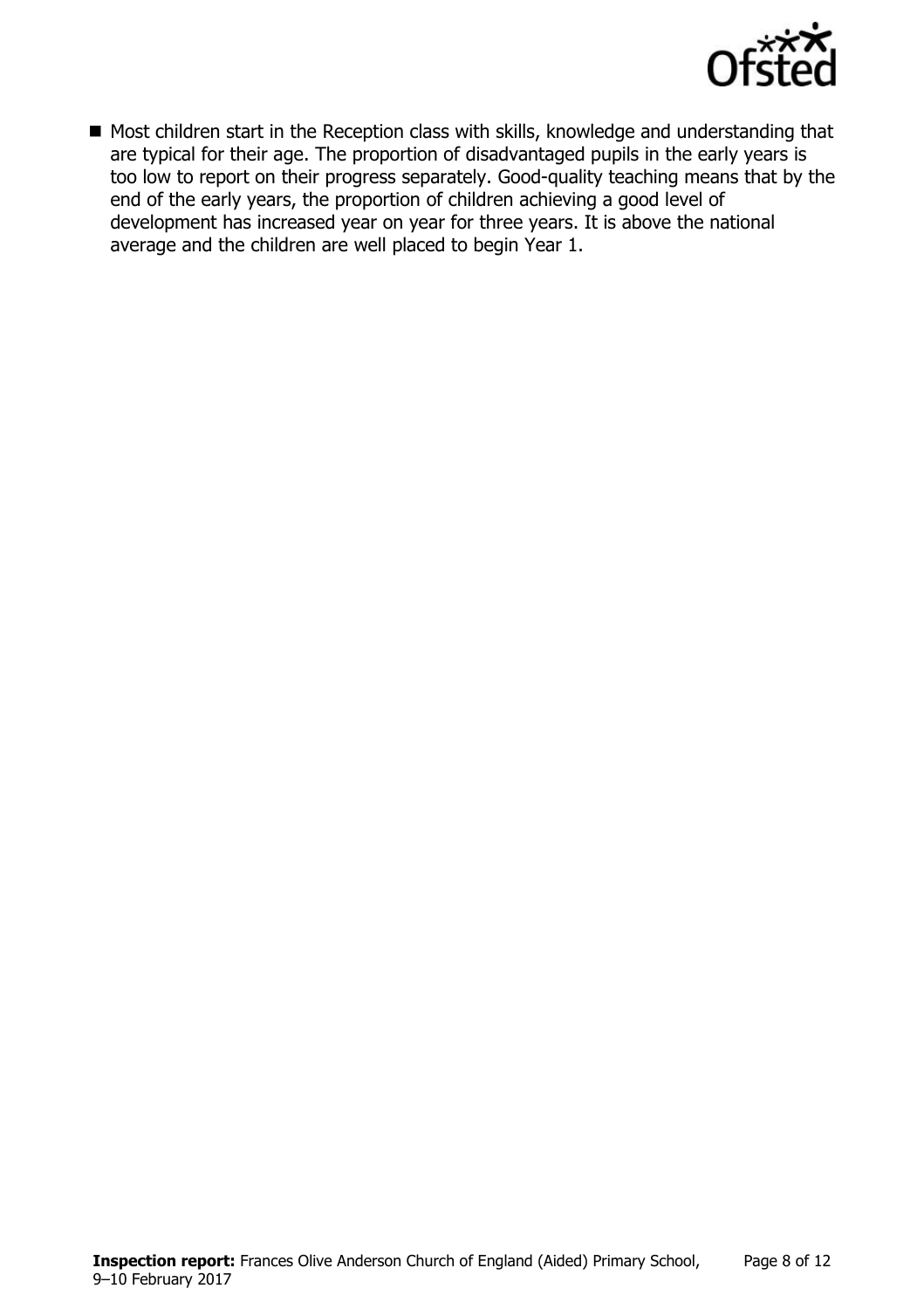

# **School details**

| Unique reference number | 120625       |
|-------------------------|--------------|
| Local authority         | Lincolnshire |
| Inspection number       | 10023219     |

This inspection was carried out under section 8 of the Education Act 2005. The inspection was also deemed a section 5 inspection under the same Act.

| Type of school                      | Primary                               |
|-------------------------------------|---------------------------------------|
| School category                     | Voluntary aided                       |
| Age range of pupils                 | 4 to 11                               |
| <b>Gender of pupils</b>             | Mixed                                 |
| Number of pupils on the school roll | 182                                   |
| Appropriate authority               | The governing body                    |
| Chair                               | David Allsop                          |
| <b>Headteacher</b>                  | Sarah Woolley                         |
| Telephone number                    | 01427 612827                          |
| Website                             | www.olive-anderson.lincs.sch.uk       |
| <b>Email address</b>                | enquiries@olive-anderson.lincs.sch.uk |
| Date of previous inspection         | 6-7 November 2012                     |

### **Information about this school**

- This is a smaller than average-sized primary school.
- The current headteacher and deputy headteacher took up their posts in September 2015 and January 2017 respectively.
- The majority of pupils are of White British heritage.
- The proportion of pupils who speak English as an additional language is lower than the national average, as is the proportion of disadvantaged pupils.
- The proportion of pupils who have special educational needs and/or disabilities is much lower than seen nationally.
- The school meets the current floor standards, which set the minimum expectation for attainment and progress in reading, writing and mathematics by the end of Year 6.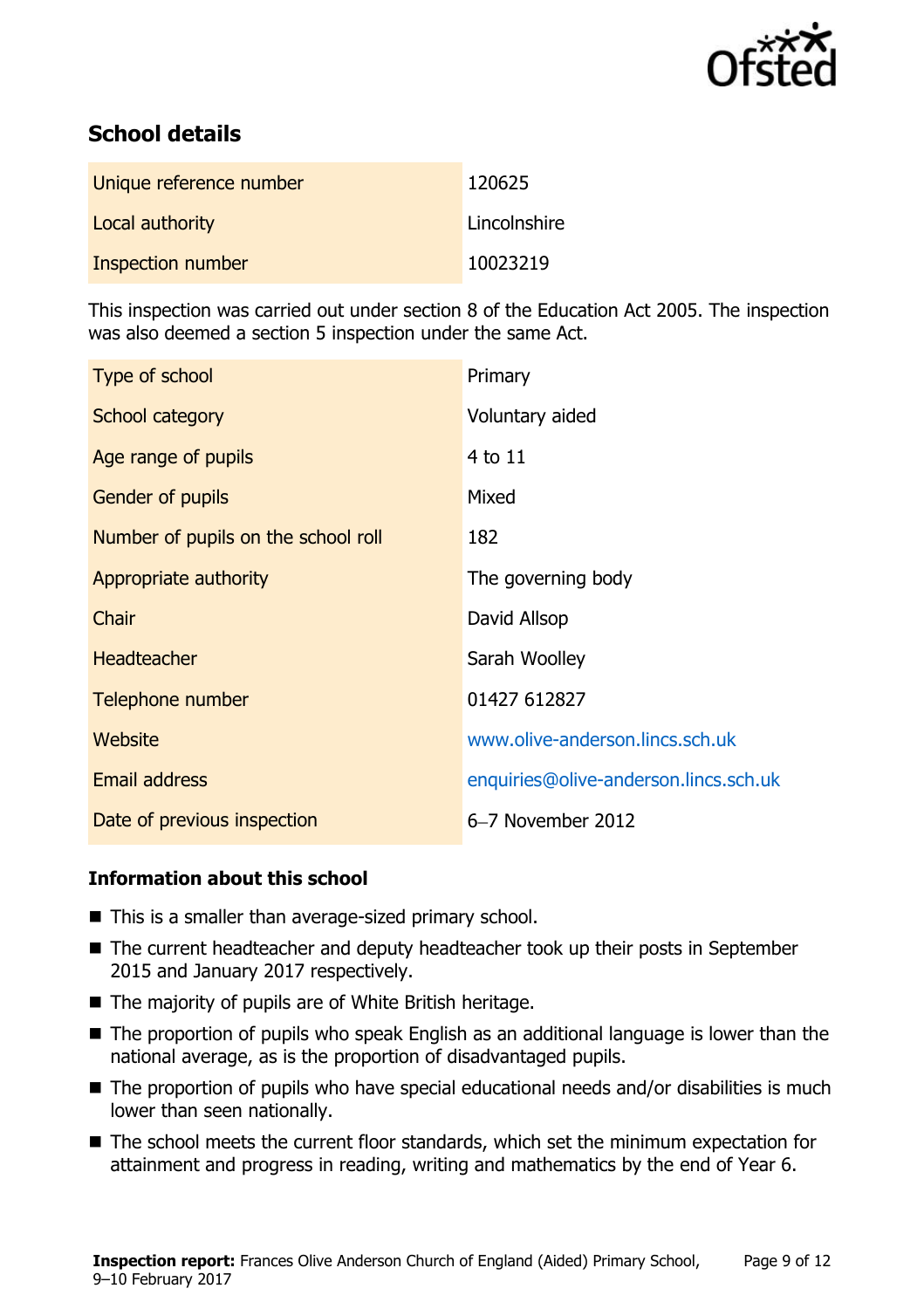

- The school is currently receiving support from the headteacher of a local school and a mathematics consultant.
- The school meets requirements on the publication of specified information on its website.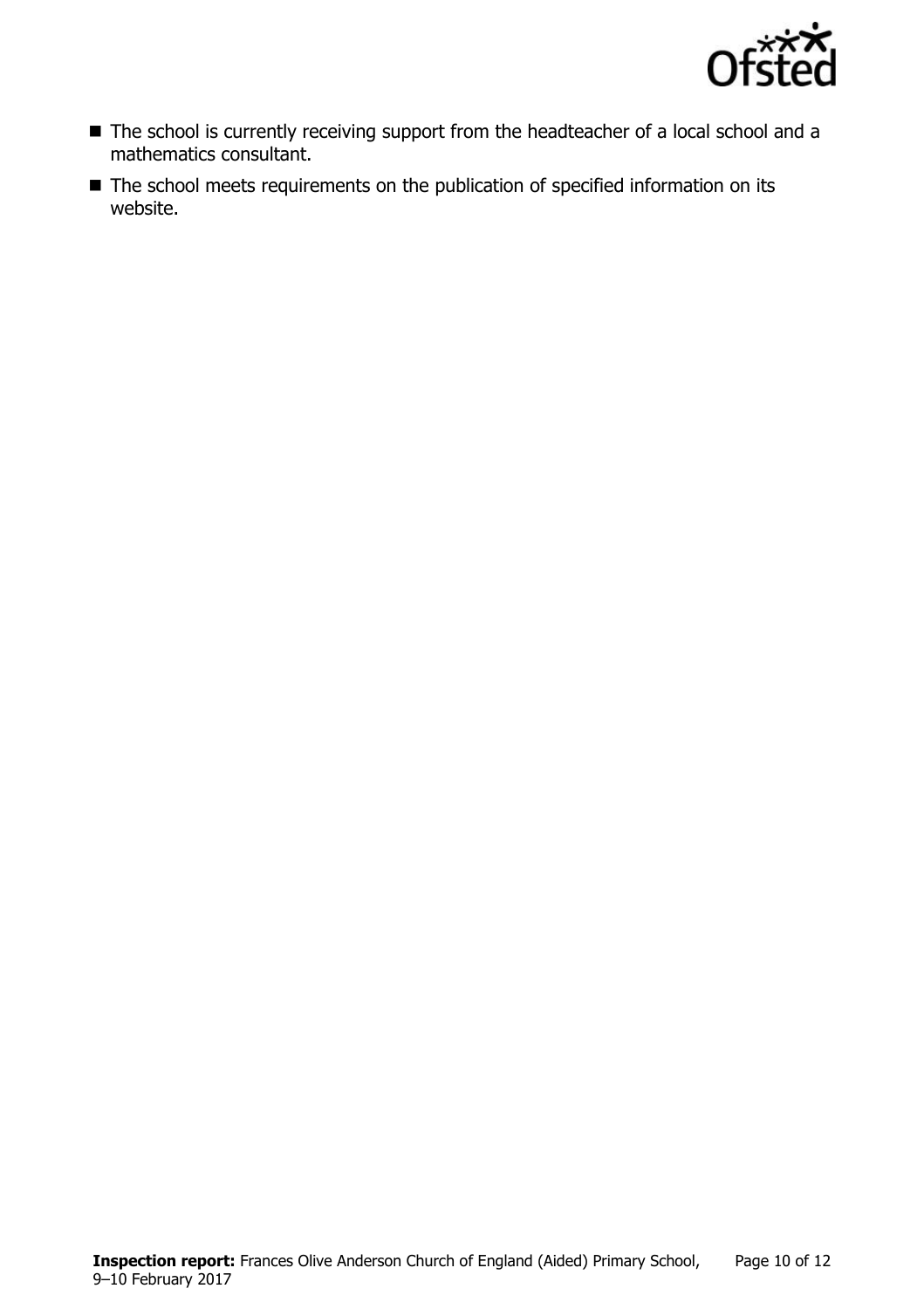

# **Information about this inspection**

- Inspectors observed 15 lessons, some of which were undertaken jointly with the headteacher. They examined pupils' books from each year group and discussed the progress that pupils were making with the headteacher.
- Inspectors held meetings with the headteacher, members of the governing body and leaders responsible for English, mathematics, science, PE, history and pupils who have special educational needs and/or disabilities. They also scrutinised a range of school documentation, including that relating to the progress that pupils make and the safeguarding of pupils.
- Inspectors met with a representative of Lincolnshire Diocese and spoke with a representative of the local authority on the telephone.
- **Inspectors spoke with pupils at playtime, lunchtime and around school and met** formally with a small group of pupils. They listened to pupils reading. They observed an assembly and spoke with parents as they brought their children to school.
- The inspector took account of the views of parents and staff through their respective online surveys.

### **Inspection team**

| Di Mullan, lead inspector | Her Majesty's Inspector |
|---------------------------|-------------------------|
| Karen Slack               | Ofsted Inspector        |
| <b>Phil Unsworth</b>      | <b>Ofsted Inspector</b> |